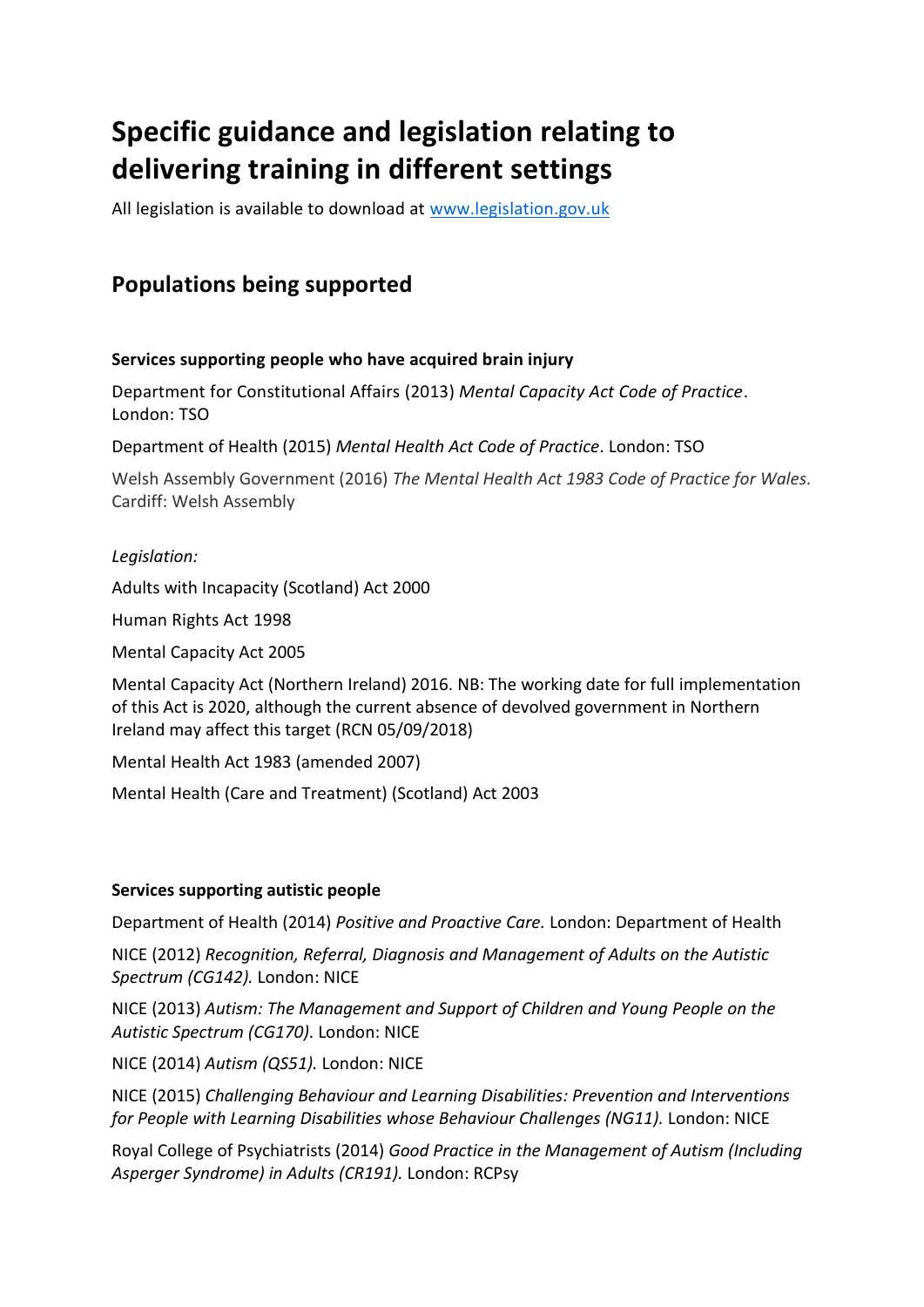*Legislation:* Autism Act 2009

# **Services supporting children (including residential schools and children's homes)**

Association of Directors of Children's Services Health, Care and Additional Needs Policy Committee Task Group (2009) *A Protocol for Local Children's Services Authorities on Restrictive Physical Interventions in Schools, Residential and Other Care Settings for Children and Young People.* Manchester: ADCS

Children's Commissioner for England (2017) *Children's Voices: A Review of Evidence on the Subjective Wellbeing of Children in Detention.* London: CCfE

Children's Rights Director for England (2012) *Children's Views on Restraint: Reported by the Children's Rights Director for England*. London: OFSTED

Department for Education (2013) *Use of Reasonable Force: Advice for Head Teachers, Staff and Governing Bodies.* London: DfE

Department for Education (2015) *Children's Homes Regulations, Including Quality Standards: Guide.* London: DfE

Department for Education (2015) *Working Together to Safeguard Children.* London: DfE

Department of Health and Social Care and Department for Education (2017) *Reducing the need for restraint and restrictive intervention; children and young people with learning disabilities, autistic spectrum disorder, and mental health difficulties* (Consultation document). London: DoH/DfE

Hart, D (2008) *Restrictive Physical Intervention in Secure Children's Homes.* London: NCB

HM Inspectorate of Prisons (2015) *Behaviour Management and Restraint of Children in Custody.* London: HMIP

NICE (2015) *Violence and Aggression: Short Term Management in Mental Health (NG10).* London: NICE

Royal College of Nursing (RCN) (2010) *Restrictive Physical Intervention and Therapeutic Holding for Children and Young People: Guidance for Nursing Staff.* London: RCN

Smallridge, P and Williamson, A (2011) *Report on Implementing the Independent Review of Restraint in Juvenile Secure Settings*. London: Ministry of Justice

United Nations Human Rights (1989) *Convention on the Rights of the Child*. [online] Available at: [www.ohchr.org/en/professionalinterest/pages/crc.aspx](http://www.ohchr.org/en/professionalinterest/pages/crc.aspx) (accessed 20 April 2018)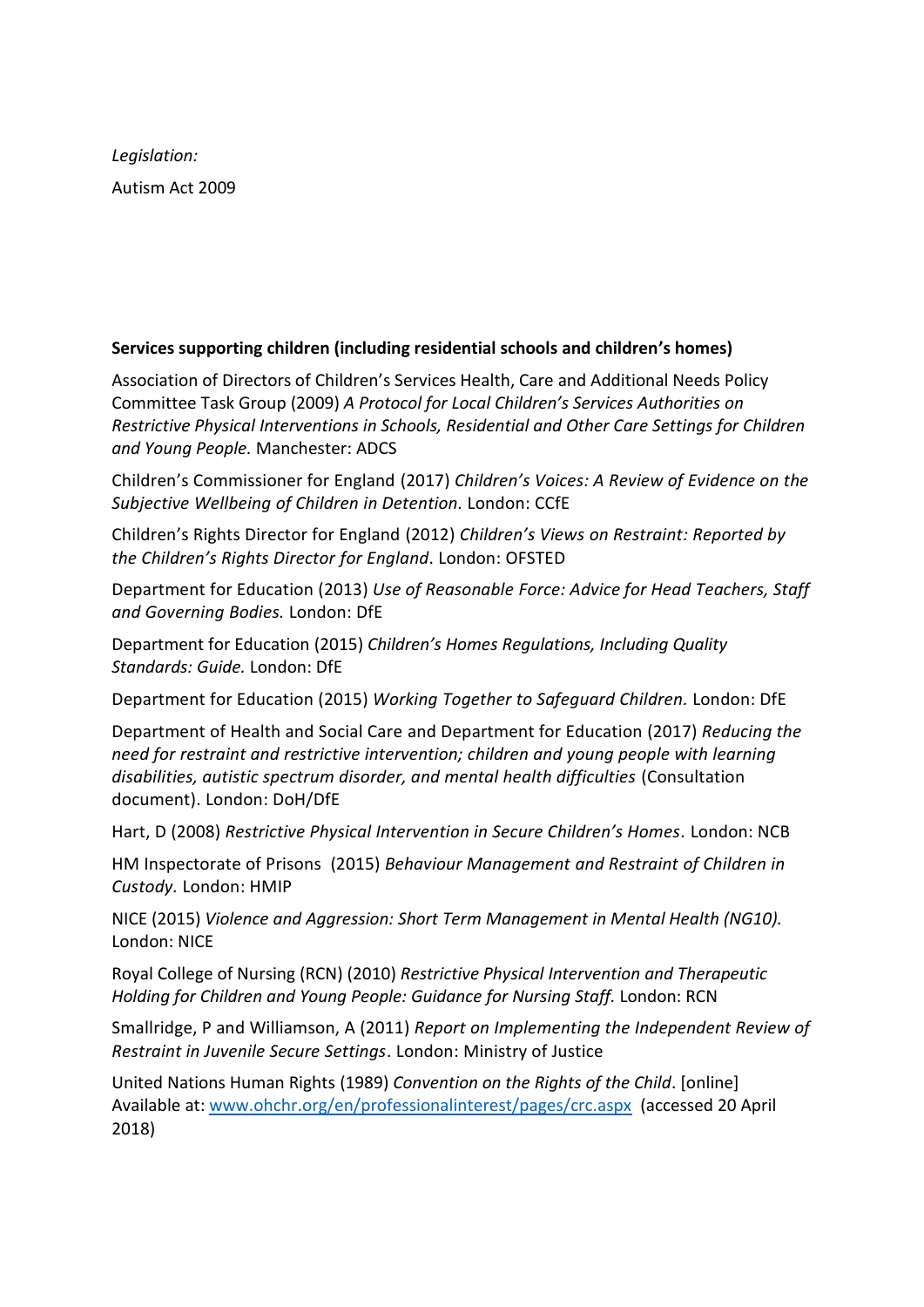*Legislation:*

Care Standards Act 2000 (National Minimum Standards for Children's Homes) Children and Social Work Act 2017 Children's Act 1989 Children's Act 2004 Children's Homes (England) Regulations 2015 (SI2015/541) Education Act 1996 Education and Inspections Act 2006 Fostering Services (England) Regulations 2011 (SI2011/581)

## **Services supporting people who are deaf and have mental health conditions**

Action on Hearing Loss (2018) *Facts and Figures.* Available at: [www.actiononhearingloss.org.uk/about-us/media/facts-and-figures/](http://www.actiononhearingloss.org.uk/about-us/media/facts-and-figures/) (accessed 10 July 2018)

Association of Chief Police Officers and National Policing Improvement Agency (2010) *Guidance on Responding to People with Mental Ill Health or Learning Disabilities.* Available at[: http://library.college.police.uk/docs/acpo/Guidance-mental-ill-health-2010.pdf](http://library.college.police.uk/docs/acpo/Guidance-mental-ill-health-2010.pdf) (accessed 21 July 2018)

Bevan, E R (2018) *Best Practice Guide for BSL/English Interpreters Working in Mental Health.*  Available at: www.asli.org.uk/app/uploads/2018/03/BPMHI.FINAL .pdf (accessed 10 July 2018)

Cabral, L, Muhr, K and Savageau, J (2013) Perspectives of people who are deaf and hard of hearing on mental health, recovery and peer support, *Community Mental Health Journal*, 49(6), 649–57

Care Quality Commission (2016) *Brief Guide: Restraint (Physical and Mechanical)*. Available at: www.cqc.org.uk/sites/default/files/20160422 briefguide-Restraint physical mechanical.pdf.pdf (accessed 4 July 2018)

College of Policing (2017) *Memorandum of Understanding: The Police Use of Restraint in Mental Health and Learning Disability Settings.* Coventry: CoP

Cromwell, J (2005) Deafness and the Art of Psychometric Testing, *The Psychologist*, 18(12), 738–40

Department for Constitutional Affairs (2013) *Mental Capacity Act: Code of Practice.* London: TSO

Department of Health (2005) *Mental Health and Deafness – Towards Equity and Access: Best Practice Guidance*. London: DoH

Department of Health (2012) *Transforming Care: A National Response to Winterbourne View Hospital.* London: DoH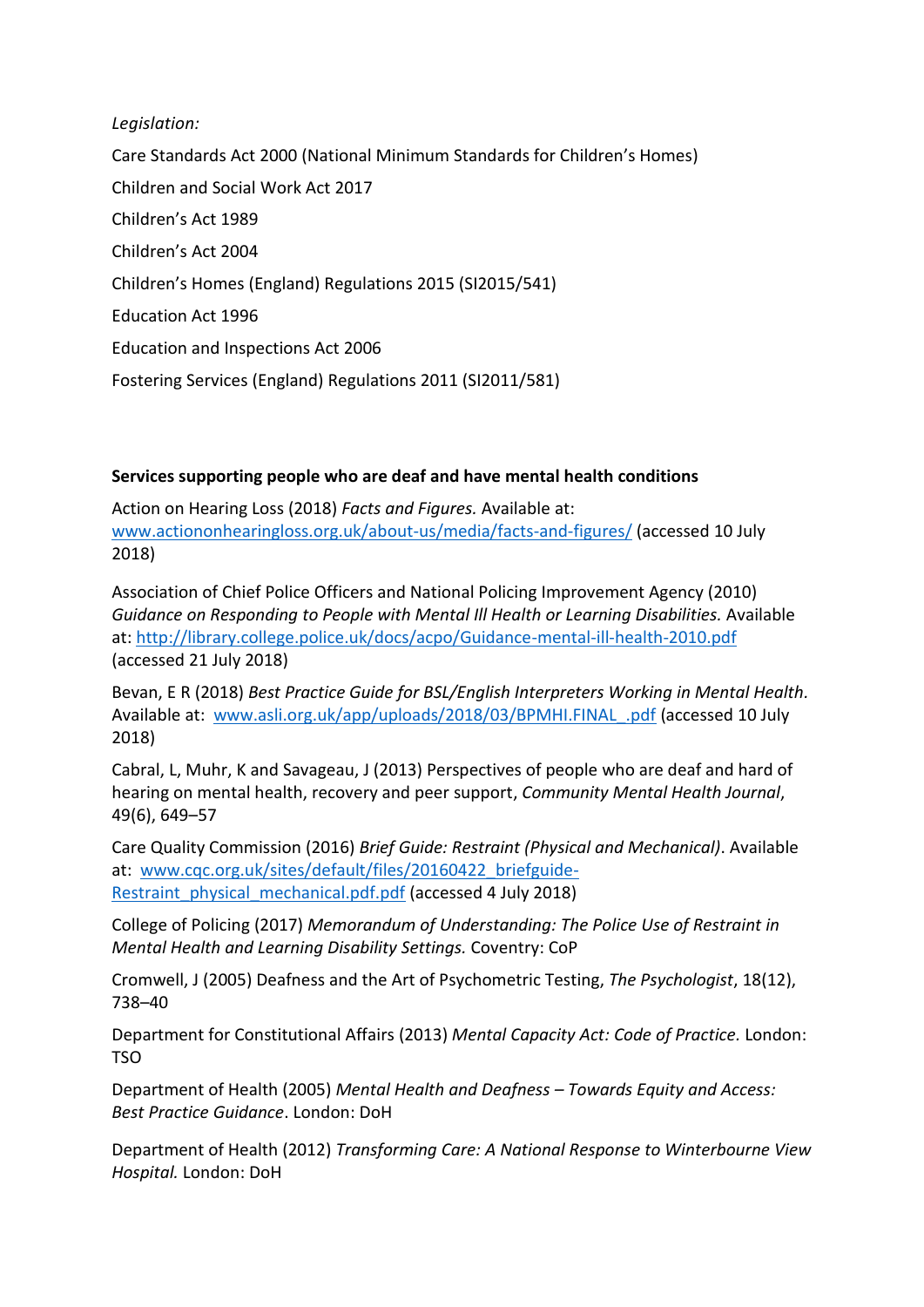Department of Health (2014) *Positive and Proactive Care.* London: DoH

Department of Health (2015) *Mental Health Act Code of Practice*. London: TSO

Department of Health, Concordat Signatories (2014) *Mental Health Crisis Care Concordat – Improving Outcomes for People Experiencing Mental Health Crisis.* London: DoH

Department of Health (in development) *Towards Safer Services: National Minimum Standards for Restrictive Intervention Reduction Plans.* London: DoH

Horne, N and Pennington, J (2010) The role of the nurse specialist in the highly specialized field of mental health and deafness, *Journal of Psychiatric and Mental Health Nursing*, 17, 335–8

Joint Commissioning Panel for Mental Health (2017) *Guidance for Commissioners of Primary Care Mental Health Services for Deaf People*. Available at: [www.jcpmh.info/](http://www.jcpmh.info/) (accessed 10 July 2018)

Mental Welfare Commission for Scotland (2013*) Good Practice Guide: Rights, Risks and Limits to Freedom.* Edinburgh: MWCS

Mental Welfare Commission for Scotland (2013) *Good Practice Guide: Responding to Violence in a Mental Health or Learning Disability Care Setting.* Edinburgh: MWCS

Mental Welfare Commission for Scotland (2013) *Good Practice Guide: Human Rights in Mental Health Services*. Edinburgh: MWCS

NAPICU (2016) *Guidance for Commissioners of Psychiatric Intensive Care Units (PICUs).* East Kilbride: NAPICU

Napier, J and Cornes, A (2004) The Dynamic roles of interpreters and therapists. In S Austen and S Crocker (eds) *Deafness in Mind: Working Psychologically with Deaf People Across the Lifespan* (pp. 161–79). London: Whurr Publishers

NICE (2005) *Violence: Short Term Management for over 16s in Psychiatric and Emergency Departments (CG25).* London: NICE

NICE (2015) *Violence and Aggression: Short Term Management in Mental Health (NG10).* London: NICE

NICE (2017) *Violent and Aggressive Behaviours in People with Mental Health Problems (QS154)*. London: NICE

NHS England (2015) *Accessible Information Implementation Plan*. Leeds: NHS England

NHS England (2016) *'All about me': Deafness Recovery Tool.* Leeds: NHS England

O'Rourke, S, Gibbon, S and Hough, W (2011) *Forensic Quality Standards for Deaf People in Medium Secure Care*. London: Royal College of Psychiatrists Centre for Quality Improvement

Royal College of Emergency Medicine (2016) *Guidelines for the Management of Excited Delirium/Acute Behavioural Disturbance*. London: RCEM

Royal College of Psychiatrists (2015) *Quality Network for Forensic Mental Health Services: See, Think, Act.* London: RCPsy

Royal College of Psychiatrists (2016) *Quality Network for Forensic Mental Health Services; Standards for Forensic Mental Health Services, Low and Medium Secure Care.* London: RCPsy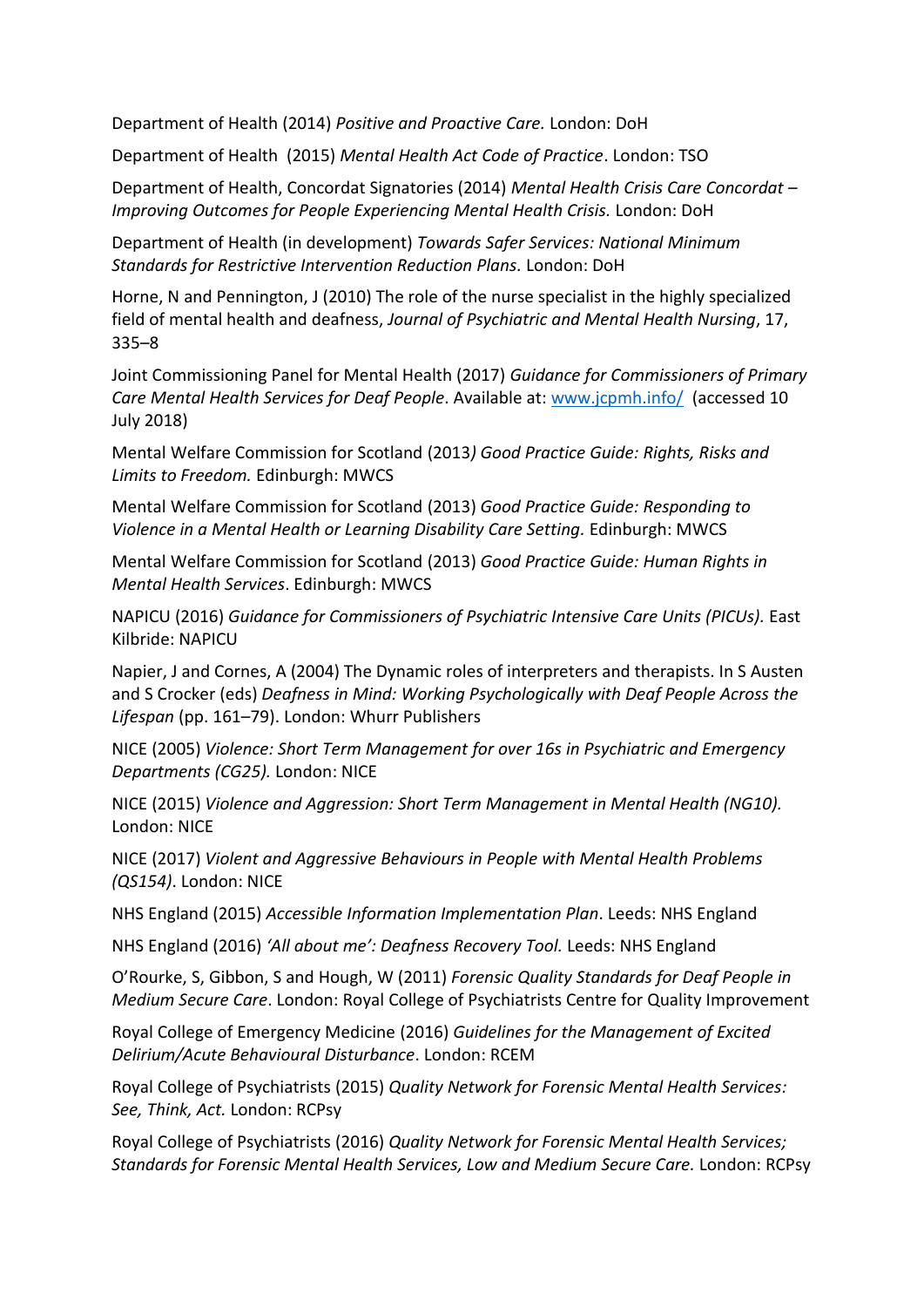Safewards [www.safewards.net](http://www.safewards.net/)

SignHealth (2017) *Sign Language.* Available at: [www.signhealth.org.uk/about](http://www.signhealth.org.uk/about-deafness/sign-language/)[deafness/sign-language/](http://www.signhealth.org.uk/about-deafness/sign-language/) (accessed 10 July 2018)

Scott, S and McManus, S (2016) *Hidden Hurt: Violence, Abuse and Disadvantage in the Lives of Women* (DMSS research for Agenda). London: Agenda

Welsh Assembly Government (2013) *Safe and Effective Intervention: Use of Reasonable Force and Searching for Weapons.* Cardiff: Welsh Assembly

Welsh Assembly Government (2016) *The Mental Health Act 1983 Code of Practice for Wales.* Cardiff: Welsh Assembly

Welsh Government (2016) *Patient Safety Notice: The Importance of Vital Signs During and after Restrictive Interventions/Manual Restraint*. Cardiff: Welsh Assembly

*Legislation:*

Adults with Incapacity (Scotland) Act 2000

Criminal Justice Act 2003

Human Rights Act 1998

Mental Capacity Act 2005

Mental Capacity Act (Northern Ireland) 2016. NB: The working date for full implementation of this Act is 2020, although the current absence of devolved government in Northern Ireland may affect this target (RCN 05/09/2018)

Mental Health Act 1983 (amended 2007)

Mental Health (Care and Treatment) (Scotland) Act 2003

National Health Service Act (schedule 4) 2006

# **5 Services supporting people who have eating disorders**

NICE (2017) *Eating disorders: Recognition and Treatment (NG69).* London: NICE

#### **6 Services supporting people who have learning disabilities**

British Institute of Human Rights (2016) *BIHR Toolkits: Learning Disability and Human Rights*. London: BIHR

Department for Constitutional Affairs (2013) *Mental Capacity Act Code of Practice*. London: TSO

Department for Education (2000) *Care Standards Act (National Minimum Standards for Children's Homes)*. London: DfE

Department of Health and Social Care and Department for Education (2017) *Reducing the need for restraint and restrictive intervention: Children and young people with learning*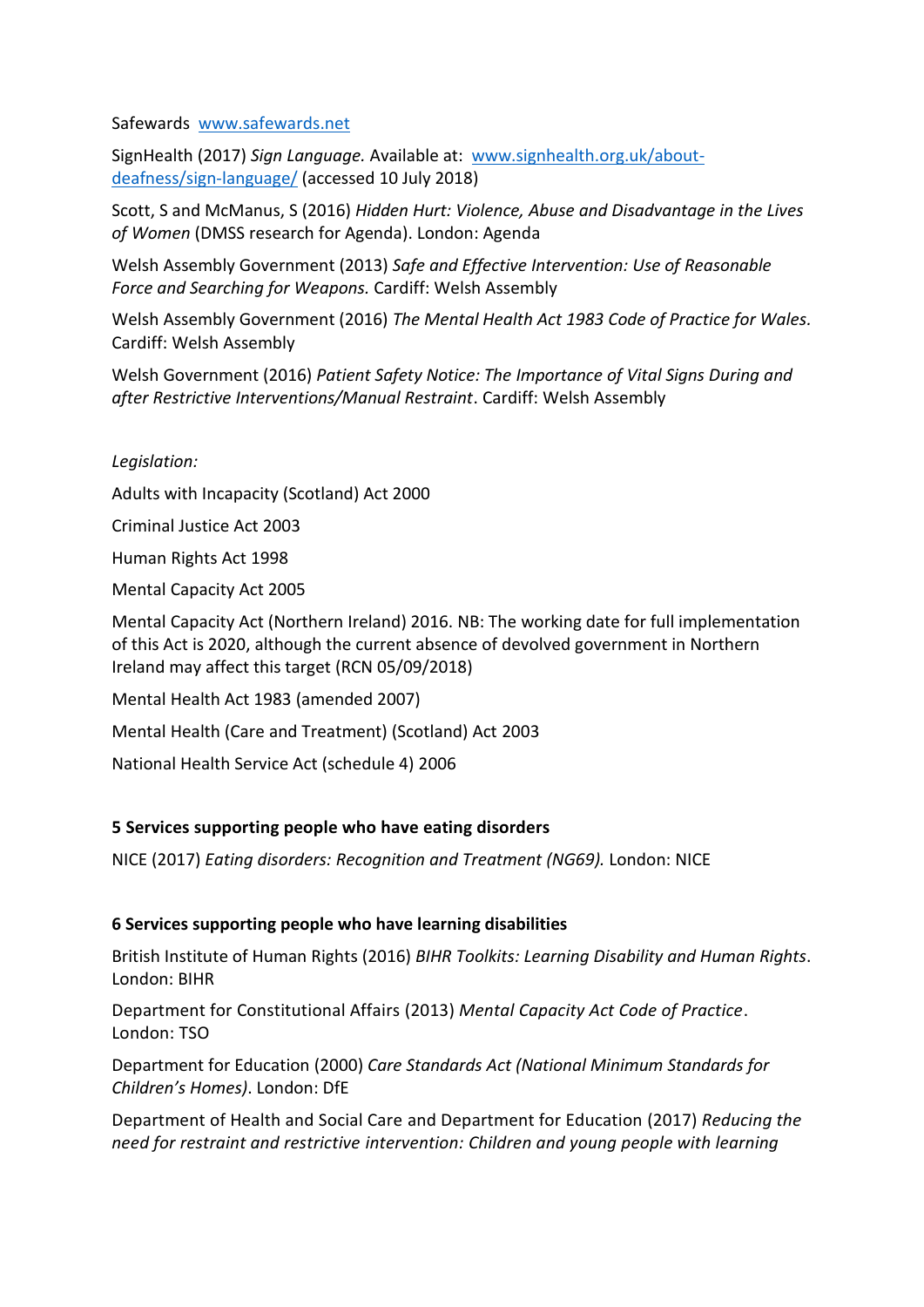*disabilities, autistic spectrum disorder, and mental health difficulties* (Consultation document). London: DoH/DfE

Department of Health (2014) *Positive and Proactive Care.* London: DoH

Department of Health (2015) *Mental Health Act Code of Practice.* London: TSO

NHS Protect (2013) *Meeting Need and Reducing Distress*. London: NHS Protect

NICE (2015) *Challenging Behaviour and Learning Disabilities: Prevention and Interventions for People with Learning Disabilities Whose Behaviour Challenges (NG11).* London: NICE

NICE (2015) *Violence and Aggression: Short Term Management in Mental Health (NG10).*  London: NICE

PBS Coalition (2015) Positive Behavioural Support Competence Framework [online]. Available at: <http://pbsacademy.org.uk/pbs-competence-framework/> (accessed 20 April 2018)

Skills for Care and Skills for Health (2014) *A Positive and Proactive Workforce: A Guide to Workforce Development for Commissioners and Employers Seeking to Minimise the Use of Restrictive Practices in Social Care and Health.* Leeds: SfC & SfH

Welsh Assembly Government (2016) *The Mental Health Act 1983 Code of Practice for Wales.* Cardiff: Welsh Assembly

*Legislation:*

Adults with Incapacity Act (Scotland) 2000

Children's Act 1989

Mental Capacity Act 2005

Mental Capacity Act (Northern Ireland) 2016. NB: The working date for full implementation of this Act is 2020, although the current absence of devolved government in Northern Ireland may affect this target (RCN 05/09/2018)

Mental Health Act 1983 (amended 2007)

Mental Health (Care and Treatment) (Scotland) Act 2003

#### **7 Services supporting people who have mental health conditions**

Association of Chief Police Officers and National Policing Improvement Agency (2010) *Guidance on Responding to People with Mental Ill Health or Learning Disabilities.* Available at[: http://library.college.police.uk/docs/acpo/Guidance-mental-ill-health-2010.pdf](http://library.college.police.uk/docs/acpo/Guidance-mental-ill-health-2010.pdf) (accessed 21 July 2018)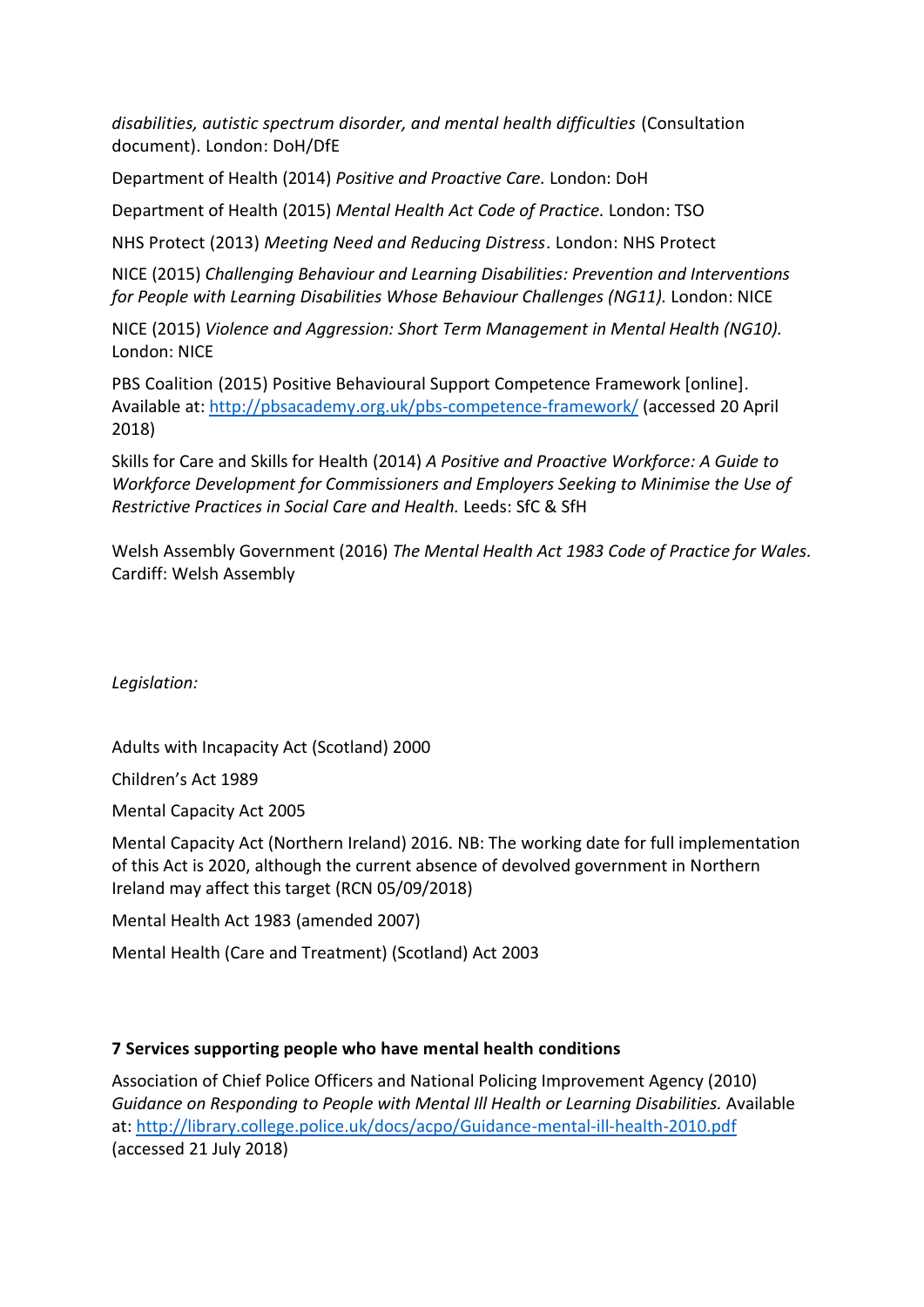Care Quality Commission (2016) *Brief Guide: Restraint (Physical and Mechanical)*. Available at: [www.cqc.org.uk/sites/default/files/20160422\\_briefguide-](http://www.cqc.org.uk/sites/default/files/20160422_briefguide-Restraint_physical_mechanical.pdf.pdf)Restraint physical mechanical.pdf.pdf (accessed 4 July 2018)

Department of Health (2012) *Transforming Care: A National Response to Winterbourne View Hospital*. London: DoH

Department of Health (2014) *Positive and Proactive Care: Reducing the Need for Restrictive Interventions.* London: DoH

Department of Health (2015) *Mental Health Act Code of Practice.* London: DoH

Department of Health, Concordat Signatories (2014) *The Mental Health Crisis Care Concordat: Improving Outcomes for People Experiencing Mental Health Crisis*. London: DoH

Mind (2013) *Mental Health Crisis Care: Physical Restraint in Crisis. A Report on Physical Restraint in Hospital Settings in England*. London: Mind

NHS Protect (2013) *Meeting Needs and Reducing Distress: Guidance on the Prevention and Management of Clinically Related Challenging Behaviour in NHS Settings*. London: NHS Protect

NICE (2015) *Violence and Aggression: Short-term Management in Mental Health, Health and Community Settings (NG10)*. London: NICE

Safewards [www.safewards.net](http://www.safewards.net/) 

Scott, S and McManus, S (2016) *Hidden Hurt: Violence, Abuse and Disadvantage in the Lives of Women* (DMSS Research for Agenda). London: Agenda

Welsh Assembly Government (2016) *The Mental Health Act 1983 Code of Practice for Wales.* Cardiff: Welsh Assembly

# **8 Services supporting older people and people living with dementia**

Department for Constitutional Affairs (2013) *Mental Capacity Act Code of Practice.* London: TSO

Department of Health (2014) *Positive and Proactive Care: Reducing the Need for Restrictive Interventions.* London: DoH

Department of Health (2015) *Mental Health Act Code of Practice.* London: DoH

Department of Health (in development) *Towards Safer Services: National Minimum Standards for Restrictive Intervention Reduction Plans.* London: DoH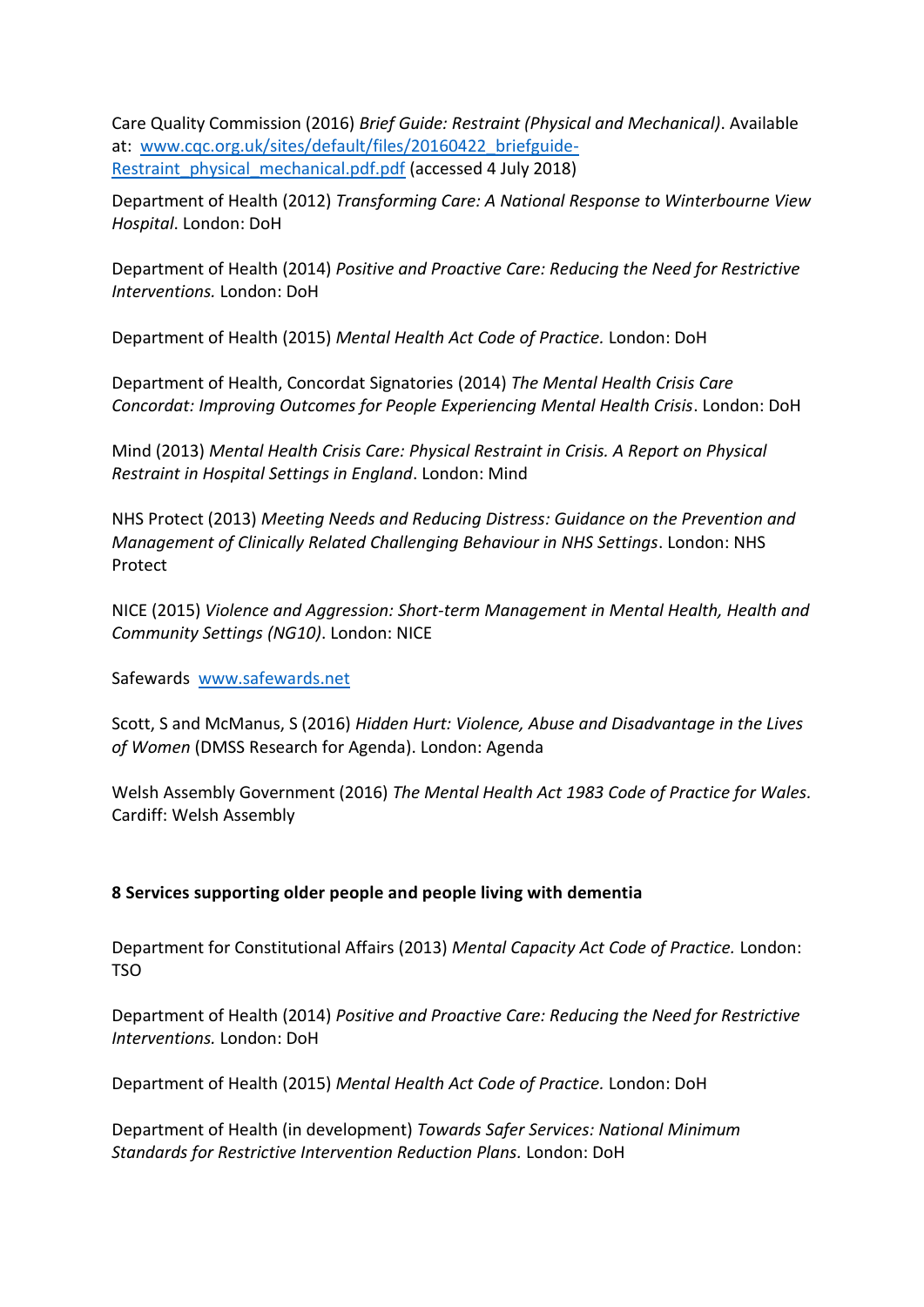NICE (2005) *Violence: Short-term Management for Over 16s in Psychiatric and Emergency Departments (CG25)*. London: NICE

NICE (2015) *Violence and Aggression: Short Term Management in Mental Health, Health and Community Settings (NG10)*. London: NICE

NICE (2017) *Violent and Aggressive Behaviours in People with Mental Health Problems (QS154)*. London: NICE

SCIE (2009) *Report 26: Restraint in Care Homes for Older People: A Review of Selected Literature* (Due to be reviewed). London: SCIE

Welsh Assembly Government (2016) *The Mental Health Act 1983 Code of Practice for Wales.* Cardiff: Welsh Assembly

#### *Legislation:*

Mental Capacity Act 2005

Mental Capacity Act (Northern Ireland) 2016. NB: The working date for full implementation of this Act is 2020, although the current absence of devolved government in Northern Ireland may affect this target (RCN 05/09/2018)

Mental Health Act 1983 (amended 2007)

Mental Health (Care and Treatment) (Scotland) Act 2003

# **Settings in which the staff/carers provide support**

#### **9 Adult acute psychiatric wards and psychiatric intensive care units (PICUs)**

College of Policing (2017) *Memorandum of Understanding: The Police Use of Restraint in Mental Health and Learning Disability Settings*. Coventry: CoP

Department for Constitutional Affairs (2013) *Mental Capacity Act Code of Practice.* London: TSO

Department of Health (2014) *Positive and Proactive Care.* London: DoH

Department of Health (2015) *Mental Health Act Code of Practice.* London: TSO

Department of Health (in development) *Towards Safer Services: National Minimum Standards for Restrictive Intervention Reduction Plans.* London: DoH

Department of Health, Concordat Signatories (2014) *Mental Health Crisis Care Concordat – Improving Outcomes for People Experiencing Mental Health Crisis*. London: DoH

Mental Welfare Commission for Scotland (2013) *Good Practice Guide; Rights, Risks and Limits to Freedom*. Edinburgh: MWCS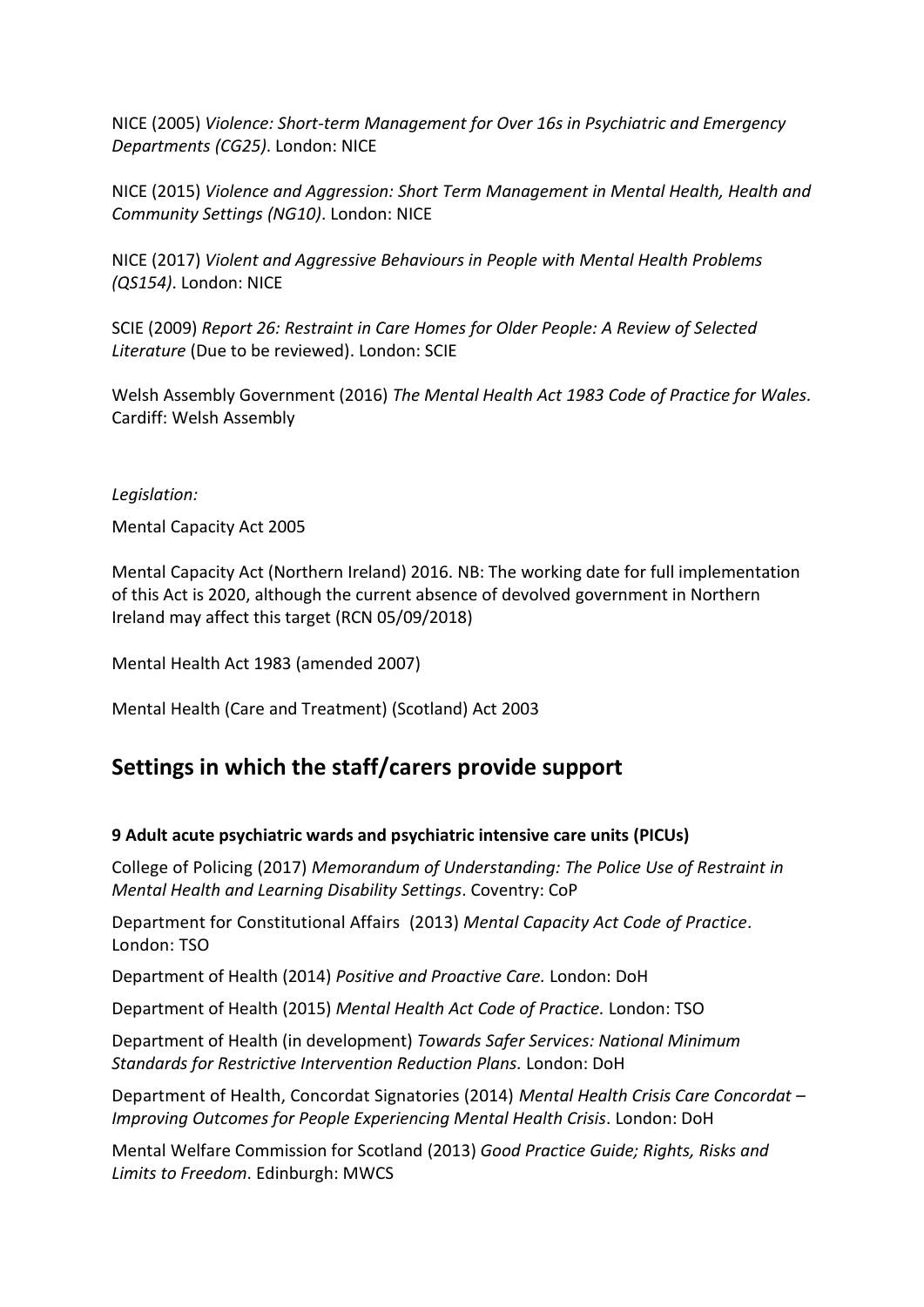Mental Welfare Commission for Scotland (2013) *Good Practice Guide: Responding to Violence in a Mental Health or Learning Disability Care Setting.* Edinburgh: MWCS

Mental Welfare Commission for Scotland (2013) *Good Practice Guide: Human Rights in Mental Health Services*. Edinburgh: MWCS

NAPICU (2016) *Guidance for Commissioners of Psychiatric Intensive Care Units (PICUs).* East Kilbride: NAPICU

NICE (2005) *Violence: Short Term Management for over 16s in Psychiatric and Emergency Departments (CG25).* London: NICE

NICE (2015) *Violence and Aggression: Short Term Management in Mental Health, Health and Community Settings (NG10)*. London: NICE

NICE (2017) *Violent and Aggressive Behaviours in People with Mental Health Problems (QS154)*. London: NICE

Royal College of Emergency Medicine (2016) Guidelines for the Management of Excited Delirium/Acute Behavioural Disturbance. London: RCEM

Royal College of Psychiatrists (2015) *Quality Network for Forensic Mental Health Services: See, Think, Act.* London: RCPsy

Royal College of Psychiatrists (2016) *Quality Network for Forensic Mental Health Services; Standards for Forensic Mental Health Services, Low and Medium Secure Care.* London: RCPsy

Welsh Assembly Government (2013) *Safe and Effective Intervention: Use of Reasonable Force and Searching for Weapons.* Cardiff: Welsh Assembly

Welsh Assembly Government (2016) *The Mental Health Act 1983 Code of Practice for Wales.* Cardiff: Welsh Assembly

Welsh Government (2016) *Patient Safety Notice: The Importance of Vital Signs During and after Restrictive Interventions/Manual Restraint*. Cardiff: Welsh Assembly

# *Legislation:*

Adults with Incapacity (Scotland) Act 2000

Criminal Justice Act 2003

Human Rights Act 1998

Mental Capacity Act 2005

Mental Capacity Act (Northern Ireland) 2016. NB: The working date for full implementation of this Act is 2020, although the current absence of devolved government in Northern Ireland may affect this target (RCN 05/09/2018)

Mental Health Act 1983 (amended 2007)

Mental Health (Care and Treatment) (Scotland) Act 2003

National Health Service Act (schedule 4) 2006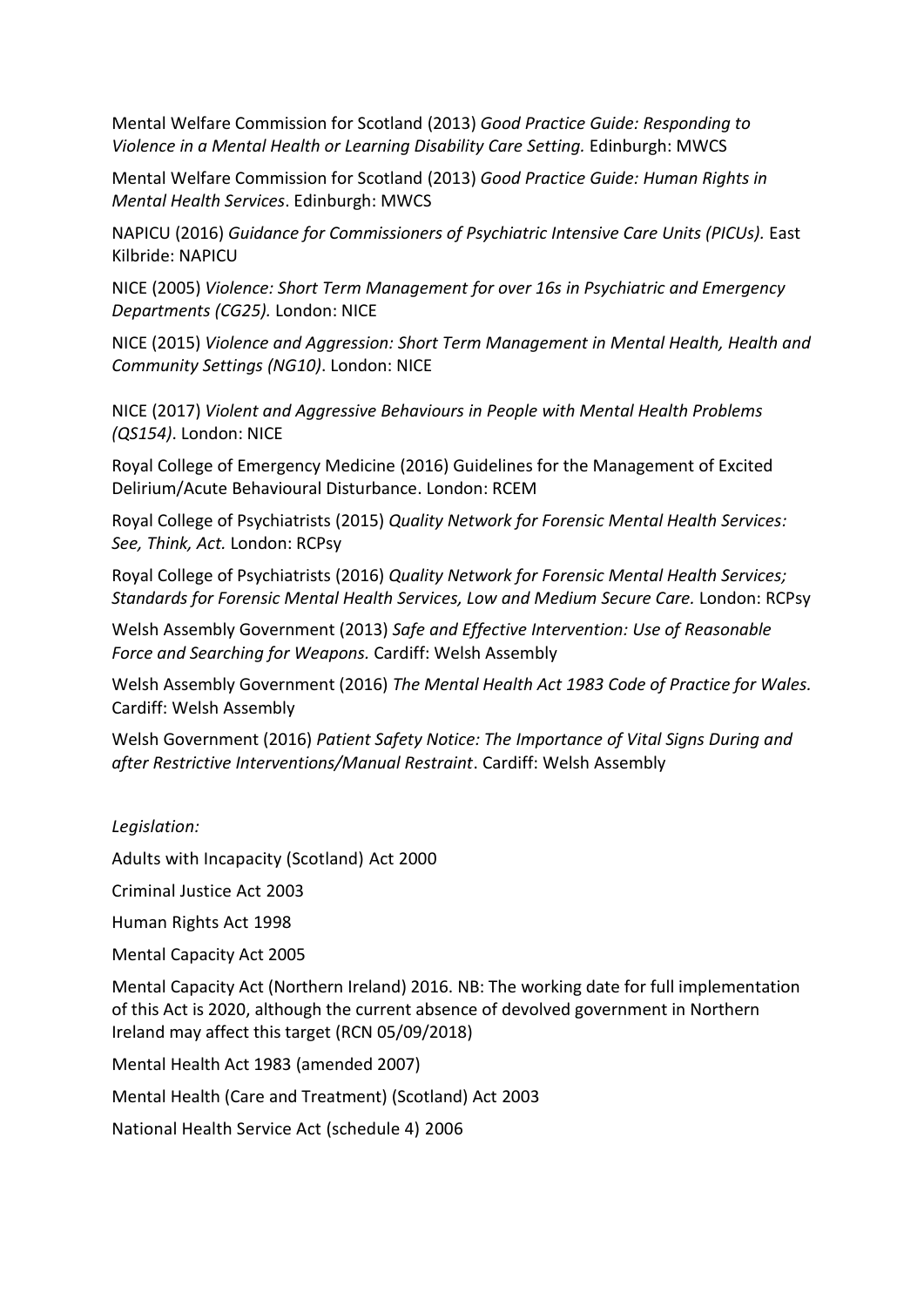#### **Forensic and high secure services**

College of Policing (2017) *Memorandum of Understanding: The Police Use of Restraint in Mental Health and Learning Disability Settings*. Coventry: CoP

Department for Constitutional Affairs (2013) *Mental Capacity Act Code of Practice.* London: TSO

Department of Health (2014) *Positive and Proactive Care.* London: DoH

Department of Health (2015) *Mental Health Act Code of Practice.* London: TSO

Department of Health (in development) *Towards Safer Services: National Minimum Standards for Restrictive Intervention Reduction Plans.* London: DoH

NICE (2005) *Violence: Short Term Management for over 16s in Psychiatric and Emergency Departments (CG25).* London: NICE

NICE (2015) *Violence and Aggression: Short Term Management in Mental Health, Health and Community Settings (NG10)*. London: NICE

NICE (2017) *Violent and Aggressive Behaviours in People with Mental Health Problems (QS154)*. London: NICE

Royal College of Psychiatrists (2015) *Quality Network for Forensic Mental Health Services: See, Think, Act.* London: RCPsy

Royal College of Psychiatrists (2016) *Quality Network for Forensic Mental Health Services; Standards for Forensic Mental Health Services, Low and Medium Secure Care.* London: RCPsy

Welsh Assembly Government (2016) *The Mental Health Act 1983 Code of Practice for Wales.* Cardiff: Welsh Assembly

*Legislation:*

Adults with Incapacity (Scotland) Act 2000

Criminal Justice Act 2003

Human Rights Act 1998

Mental Capacity Act 2005

Mental Capacity Act (Northern Ireland) 2016. NB: The working date for full implementation of this Act is 2020, although the current absence of devolved government in Northern Ireland may affect this target (RCN 05/09/2018)

Mental Health Act 1983 (amended 2007)

Mental Health (Care and Treatment) (Scotland) Act 2003

National Health Service Act (schedule 4) 2006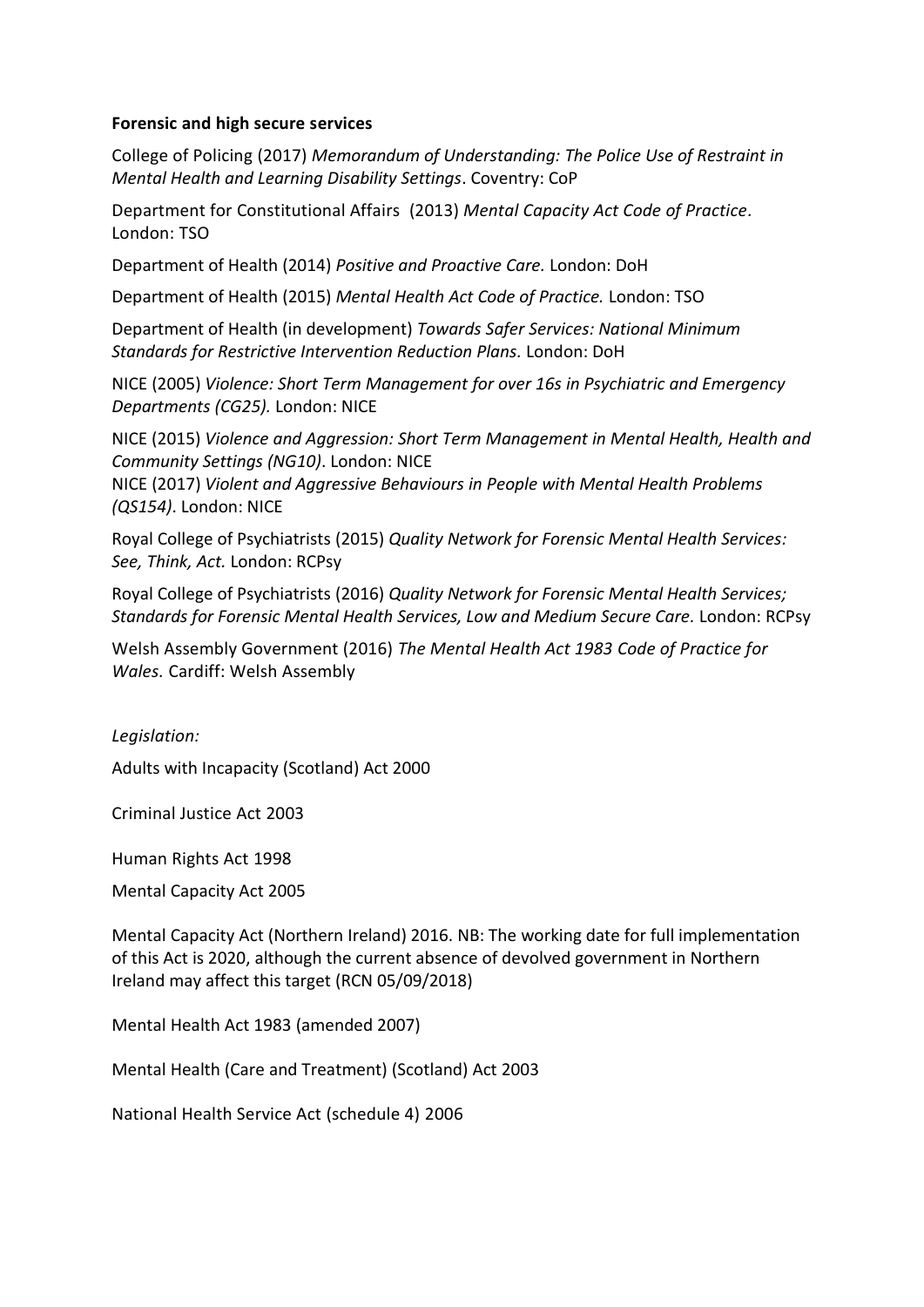## **Foster carers**

Department for Education (2011) *Fostering Services: National Minimum Standards*. London: DfE

Department for Education (2015) *The Children's Act 1989: Guidance and Regulations Volume 4 – Fostering services.* London: DfE

Department of Health and Social Care and Department for Education (2017) *Reducing the need for restraint and restrictive intervention: Children and young people with learning disabilities, autistic spectrum disorder, and mental health difficulties* (Consultation document). London: DoH/DfE

Hart, D and Howell, S (2004) *National Children's Bureau: Report on the Use of Physical Intervention Across Children's Services.* London: NCB

United Nations Human Rights (1989) *Convention on the Rights of the Child*. [online] Available at: [www.ohchr.org/en/professionalinterest/pages/crc.aspx](http://www.ohchr.org/en/professionalinterest/pages/crc.aspx) (Accessed 20 April 2018)

*Legislation:* Care Standards Act 2000 Children and Social Work Act 2017 Children's Act 1989 Fostering Services (England) Regulations 2011 (SI2011/581) Health and Safety at Work Act 1974 Management of Health and Safety at Work Regulations 1999 (SI1999/3242)

#### **Lone workers**

Health and Safety Executive (2013) *Working Alone: Health and Safety Guidance on the Risks of Lone Working.* London: HSE

Royal College of Nursing (2016) *Personal Safety When Working Alone.* London: RCN

The Health, Safety and Wellbeing Group (2018) *Improving Safety for Lone Workers: A Guide for Managers*. Leeds: HSWG

The Health, Safety and Wellbeing Group (2018) *Improving Safety for Lone Workers: A Guide for Staff Who Work Alone*. Leeds: HSWG

*Legislation:*

Health and Safety at Work Act 1974

Health and Social Care Act 2008 (Regulated Activities) Regulations 2014 (SI2014/2936)

Management of Health and Safety at Work Regulations 1999 (SI1999/3242)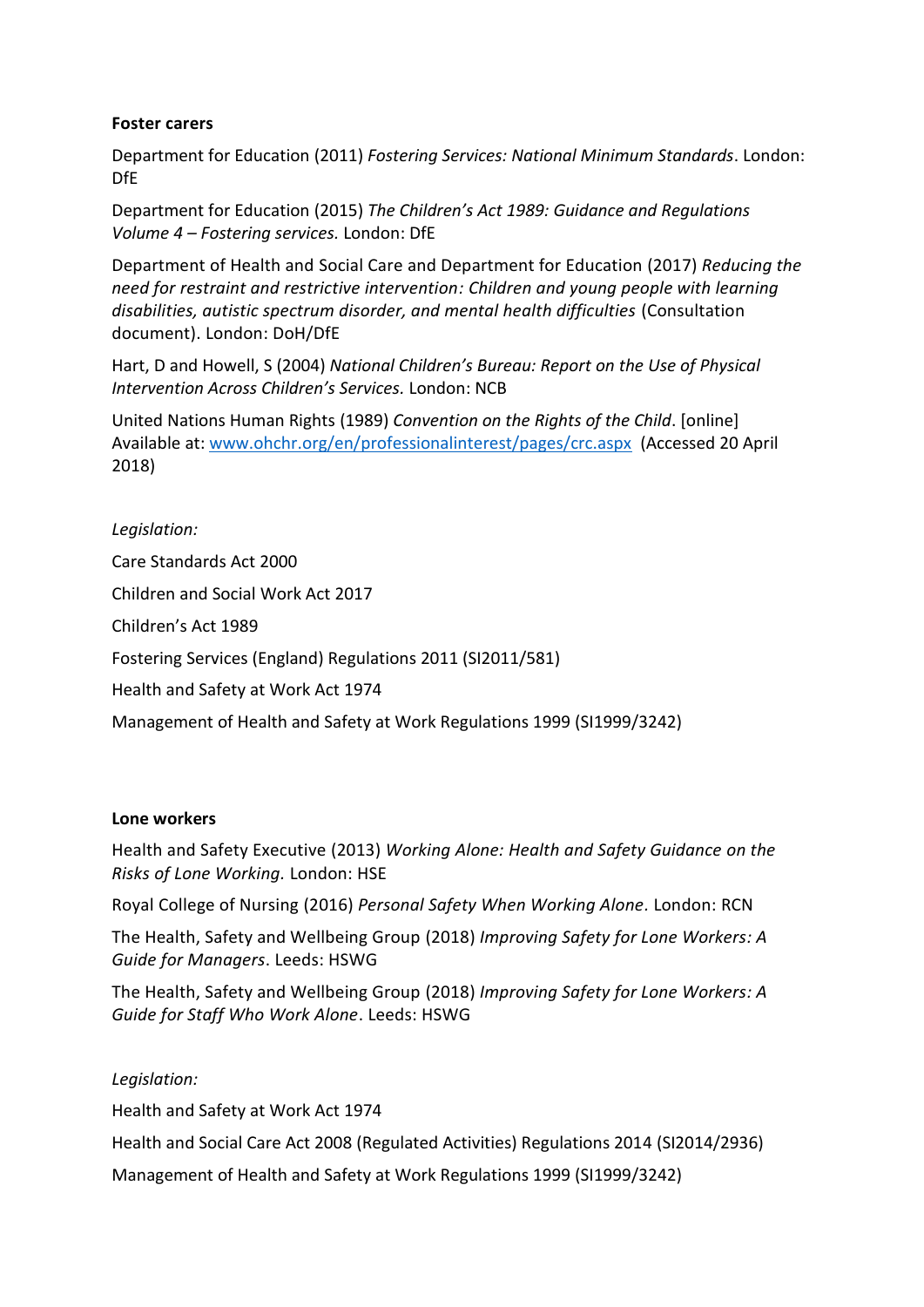#### **Schools**

BILD Centre for the Advancement of Positive Behaviour Support (2018) *Questions to Ask About the Use of Physical Restraint in Schools.* Available at: [www.bild.org.uk/capbs/pbsinformation/](http://www.bild.org.uk/capbs/pbsinformation/) (accessed 21 March 2018)

BILD Centre for the Advancement of Positive Behaviour Support (2018) *The Use of Tents or Other Confined Spaces in Schools*. Available at: [www.bild.org.uk/capbs/pbsinformation/](http://www.bild.org.uk/capbs/pbsinformation/) (accessed 21 March 2018)

Department for Education (2013) *Residential Special Schools: National Minimum Standards.* London: DfE

Department for Education (2013) *Use of Reasonable Force in Schools.* London: DfE

Department for Education (2016) *Behaviour and Discipline in Schools: Advice for Head Teachers and School Staff.* London: DfE

Department for Education and Skills and Department of Health (2002) *Guidance for Restrictive Physical Interventions: How to Provide Safe Services for People with Learning Disabilities and Autistic Spectrum Disorder*. London: DoH

Department of Health and Social Care and Department for Education (2017) *Reducing the need for restraint and restrictive intervention: Children and young people with learning disabilities, autistic spectrum disorder, and mental health difficulties* (Consultation document). London: DoH/DfE

Paterson, B, Martin, A, Nisbett, I and Leadbetter, D (2011) *The Use of Time-Out and Seclusion in Scottish Schools: A Matter for Concern?* Available at: [www.calmtraining.co.uk/uploadedfiles/file/The%20use%20of%20time%20out%20and%20s](http://www.calmtraining.co.uk/uploadedfiles/file/The%20use%20of%20time%20out%20and%20seclusion%20in%20Scottish%20schools%20repo.pdf) [eclusion%20in%20Scottish%20schools%20repo.pdf](http://www.calmtraining.co.uk/uploadedfiles/file/The%20use%20of%20time%20out%20and%20seclusion%20in%20Scottish%20schools%20repo.pdf) (accessed 18 March 2018)

*Legislation:* Children's Act 1989 Education Act 1996 Education and Inspections Act 2006

# **Tier 4 Child and Adolescent Mental Health Services (CAMHS)**

Department for Constitutional Affairs (2013) *Mental Capacity Act Code of Practice.* London: TSO

Department for Education and Skills and Department of Health (2002) *Guidance for Restrictive Physical Interventions: How to Provide Safe Services for People with Learning Disabilities and Autistic Spectrum Disorder*. London: DoH

Department of Health (2015) *Mental Health Act Code of Practice.* London: TSO

Department of Health (in development) *Towards Safer Services: National Minimum Standards for Restrictive Intervention Reduction Plans.* London: DoH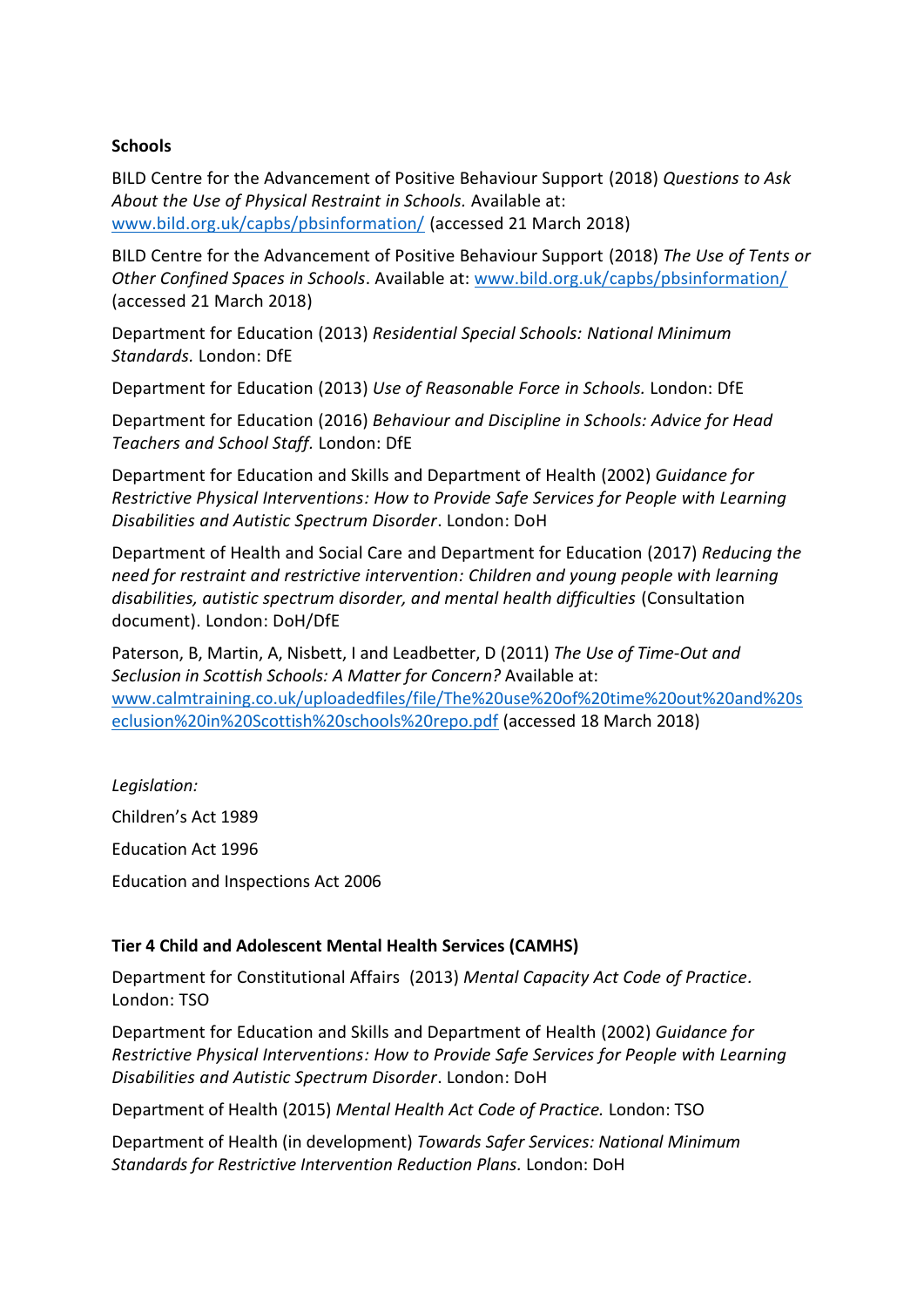Department of Health and Social Care and Department for Education (2017) *Reducing the need for restraint and restrictive intervention: Children and young people with learning disabilities, autistic spectrum disorder, and mental health difficulties* (Consultation document). London: DoH/DfE

NICE (2004) *The Short-Term Physical And Psychological Management and Secondary Prevention of Selfharm In Primary and Secondary Care (CG16)*. London: NICE

NICE (2015) *Violence and Aggression: Short Term Management in Mental Health, Health and Community Settings (NG10)*. London: NICE

Royal College of Nursing (RCN) (2010) *Restrictive Physical Intervention and Therapeutic Holding for Children and Young People: Guidance for Nursing Staff.* London: RCN

United Nations Human Rights (1989) *Convention on the Rights of the Child*. [online] Available at: [www.ohchr.org/en/professionalinterest/pages/crc.aspx](http://www.ohchr.org/en/professionalinterest/pages/crc.aspx) (accessed 20 April 2018)

Welsh Assembly Government (2016) *The Mental Health Act 1983 Code of Practice for Wales.* Cardiff: Welsh Assembly

*Legislation:* Children Act 1989 Children Act 2004 Deprivation of Liberty Act 2010 Protection of Children Act 1999

# **Country in which the service or setting is operating**

# **England**

Department for Constitutional Affairs (2013) *Mental Capacity Act Code of Practice.* London: TSO

Department for Education (2013) *Use of Reasonable Force in Schools.* London: DfE

Department of Health (2014) *Positive and Proactive Care.* London: DoH

Department of Health (2015) *Mental Health Act Code of Practice.* London: TSO

Department of Health (in development) *Towards Safer Services: National Minimum Standards for Restrictive Intervention Reduction Plans.* London: DoH

Department of Health and Social Care and Department for Education (2017) *Reducing the need for restraint and restrictive intervention: Children and young people with learning disabilities, autistic spectrum disorder, and mental health difficulties* (Consultation document). London: DoH/DfE

Department of Health, Concordat Signatories (2014) *Mental Health Crisis Care Concordat – Improving Outcomes for People Experiencing Mental Health Crisis*. London: DoH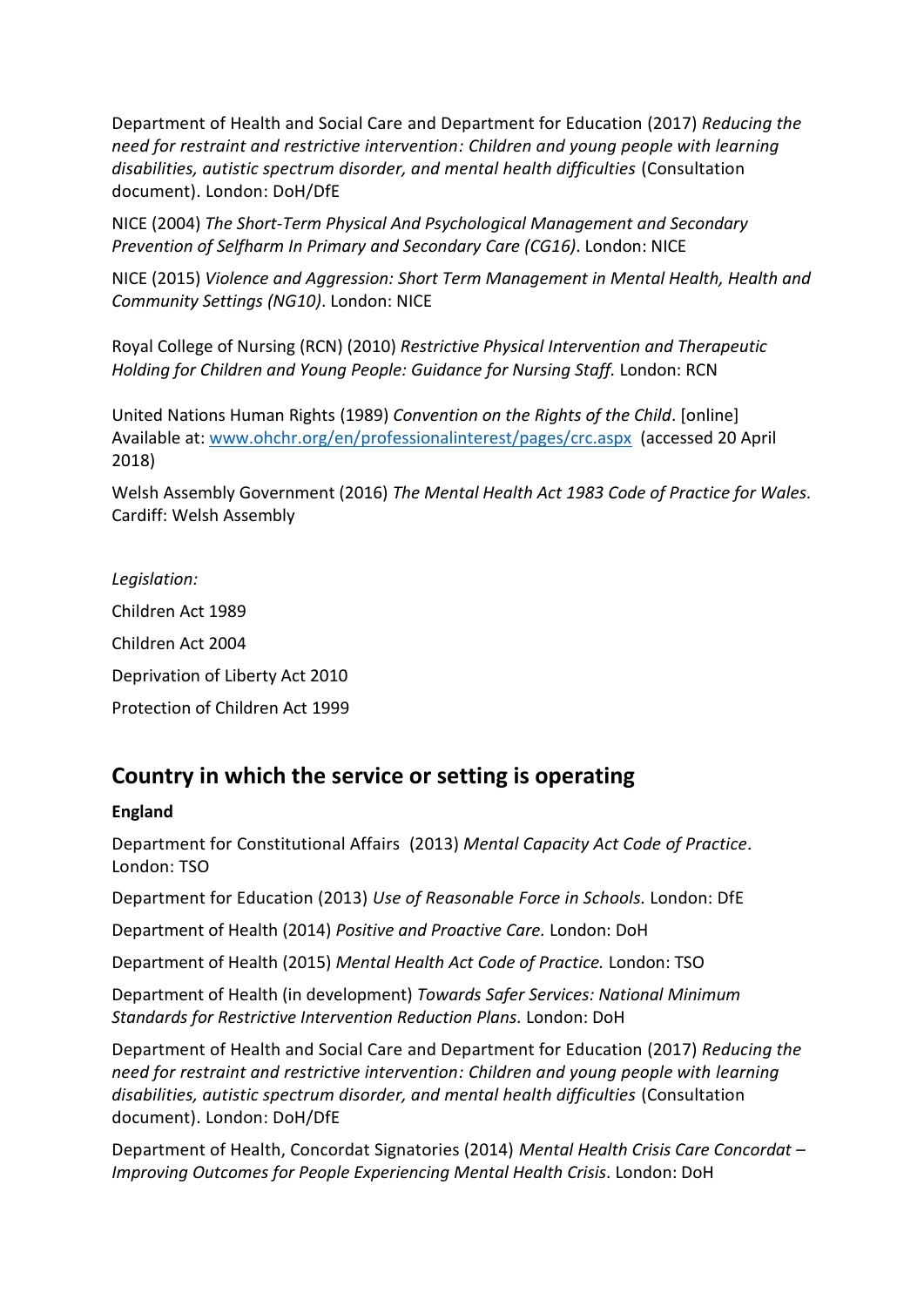Skills for Care and Skills for Health (2014) *A Positive and Proactive Workforce: A Guide to Workforce Development for Commissioners and Employers Seeking to Minimise the Use of Restrictive Practices in Social Care and Health.* Leeds: SfC & SfH

*Legislation:* Children's Act 1989 Criminal Justice Act 2003 Education Act 1996 Education and Inspections Act 2006 Fostering Services (England) Regulations 2011 (SI2011/581) Human Rights Act 1998 Mental Capacity Act 2005 Mental Health Act 1983 (amended 2007)

## **Northern Ireland**

Department of Education Northern Ireland (1999) *Pastoral Care: Guidance on the Use of Reasonable Force to Restrain or Control Pupils (Circular, 1999/9).* Bangor: DENI

Department of Education Northern Ireland (2004) *Regional Policy Framework on the Use of Reasonable Force/Safe Handling*. Bangor: DENI

Department of Education Northern Ireland (2017) *Safeguarding and Child Protection in Schools.* Bangor: DENI

Department of Health, Social Services and Public Safety (2005) *Human Rights Working Group on Restraint and Seclusion: Guidance on Restraint and Seclusion in Health and Personal Social Services.* Belfast: DHSSPS

Department of Health, Social Services and Public Safety (2012) *Day Care Settings: Minimum Standards.* Belfast: DHSSPS

Volunteer Now (2010) *Safeguarding Vulnerable Adults: A Shared Responsibility – Standards and Guidance for Good Practice in Safeguarding Vulnerable Adults.* Belfast: Volunteer Now

#### *Legislation:*

Children (Northern Ireland) Order 1995 (SI1995/755)

Children's Homes Regulations (Northern Ireland) 2005 (SI2005/176)

Criminal Law Act (Northern Ireland) 1967

Education (Northern Ireland) Order 1998 (SI1998/274)

Foster Placement (Children) Regulations (Northern Ireland) 1996 (SI1996/467)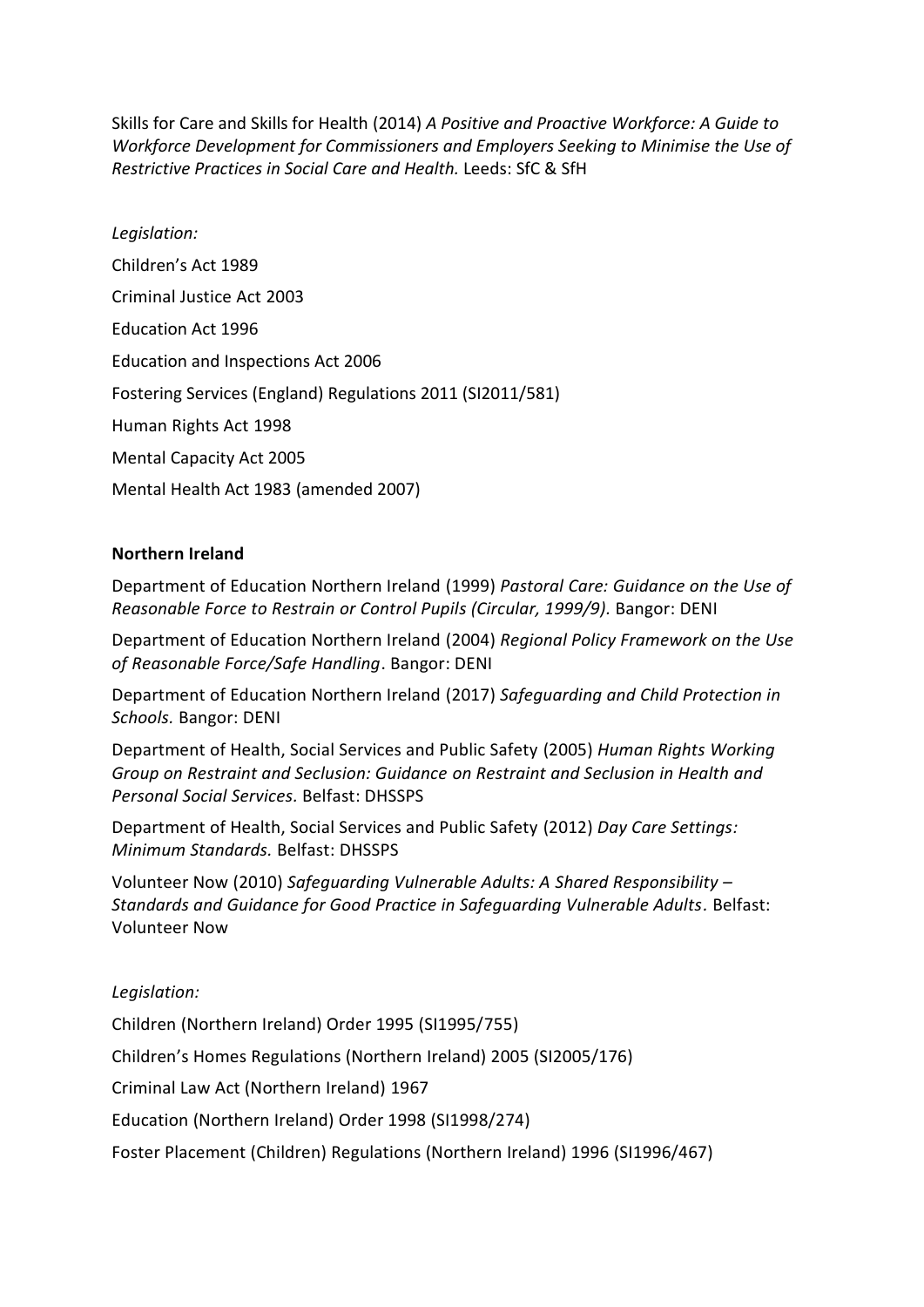Mental Capacity Act (Northern Ireland) 2016 NB: The working date for full implementation of this Act is 2020, although the current absence of devolved government in Northern Ireland may affect this target (RCN 05/09/2018)

Mental Health (Northern Ireland) Order 1986 (SI1986/595)

Nursing Homes Regulations (Northern Ireland) 2005 (SI2005/161)

Residential Care Homes Regulations (Northern Ireland) 2005 (SI2005/161)

#### **Scotland**

Care Commission, Mental Welfare Commission for Scotland (2009) *Remember I'm Still Me.* Edinburgh: MWCS

Mental Welfare Commission for Scotland (2013) *Good Practice Guide: Rights, Risks and Limits to Freedom*. Edinburgh: MWCS

Mental Welfare Commission for Scotland (2013) *Good Practice Guide: Responding to Violence in a Mental Health or Learning Disability Care Setting.* Edinburgh: MWCS

Mental Welfare Commission for Scotland (2013) *Good Practice Guide: Human Rights in Mental Health Services*. Edinburgh: MWCS

Scottish Executive (2004) *Protecting Children and Young People: The Charter*. Edinburgh: Scottish Government

Scottish Executive (2005) *National Care Standards: Care Homes for Children and Young People*. Edinburgh: Scottish Government

Scottish Executive (2005) *National Care Standards: Care Homes for Older People.* Edinburgh: Scottish Government

Scottish Executive (2005) *National Care Standards: Care Homes for People with Learning Disabilities*. Edinburgh: Scottish Government

Scottish Executive (2013) *Physical Restraint in Residential Child Care – Leaflet for Young People*. Edinburgh: Scottish Government

Scottish Executive (2017) *Included, Engaged and Involved Part 2: A Positive Approach to Preventing and Managing School Exclusions.* Edinburgh: Scottish Government

The Scottish Institute for Residential Child Care (SIRCC) (2005) *Holding Safely: A Guide for Residential Child Care Practitioners and Managers about Physically Restraining Children and Young People.* Glasgow: SIRCC

# *Legislation:*

Adults with Incapacity Act (Scotland) 2000 Child Care (Scotland) Regulations 1995 (SI1995/3256) Children Act (Scotland) 1995 Education (Scotland) Act 1980 (ch47)